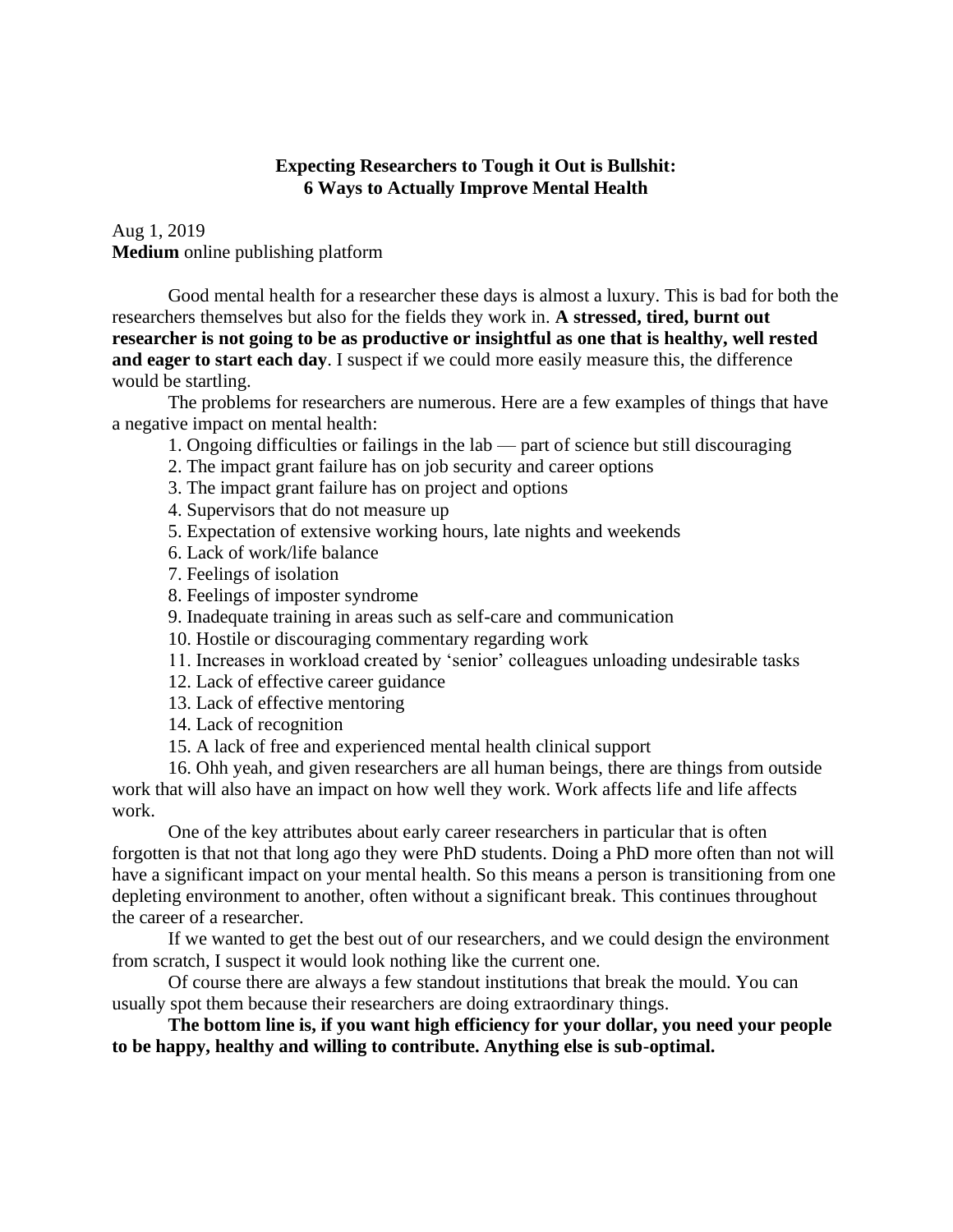### **How do we make the environment better?**

I've been working in a research environment for almost 30 years. I have interviewed thousands of researchers. I have trained them. Mentored them. Funded them and once upon a time I was one of them.

There are some relatively simple measures to create better working environments. These will lead to greater efficiency and happier people.

#### **Change #1: Work Hours — Stop Glamorizing 90 Hour Weeks**

For a start, I would be very directive about limiting the working week wherever possible. The number of times I hear researchers talk about how many hours they put in, like it's some kind of victory, astounds me. I want to see an environment where researchers say "look what I achieved and I only worked 40 hours this week". Working 70–90 hours a week is not sustainable and absolutely does not lead to good mental health and efficiency.

To achieve this though **we need to change the narrative around working hours**. We need to reward achievement with shorter working hours. We need to focus on health and wellbeing and demonstrating that these lead to better outcomes. I want to hear people being proud of leaving work at reasonable times to see friends and family and relax. This change needs to come from everyone. Workplaces should have open discussions with staff about this — make it clear that you will no longer be seen as a hero for working more hours than everyone else.

Some experiments will necessitate that a person be in the lab on a Sunday. That's all fine. But then you should expect them to be out hiking on Tuesday. It's about flexibility and being mindful of wellbeing.

#### **Change #2: Move from Compliance to Support**

During my first postdoc role, like most people I started writing a grant for a fellowship. Talk about stepping into field of mental health landmines.

I was somewhat disillusioned by the kind of feedback I knew was around and I was positive if I had a chance of success I needed something more. So I asked some colleagues, "who is the meanest bastard when it comes to grant feedback"? I got a name. A Professor named Tom Healy. He was a chemical engineer. I was a physicist so there was a field discrepancy. But to be honest I knew my physics was solid. I wanted feedback on the grant in its entirety. I asked Tom if he would do it and instructed him to 'take the gloves off'. He kindly agreed.

Tom didn't disappoint me. His advice was exceptional. It ranged from grammar to strategy. There was more red ink on my first draft than I thought you could fit on a page. I changed everything. I took all the advice. I was a good writer but I checked my arrogance at the door. This guy was better at grant writing than I was.

The second draft got less of a beating from Tom. There was still a lot of refinements. I started to feel confident.

When I gave Tom the third draft he didn't take long to read it. He gave it back to me with no corrections. I was surprised. He simply wrote on the front page 'submit'. I felt proud. It was a hard lesson, but I had found a teacher who could help me and I learned a bucket load. Needless to say I got the grant. In fact, I got two that year. I have a very distinct memory of when I found out. I was at the Melbourne Town Hall about to run an event for over 100 people. My former PhD supervisor came up to me 2 minutes before the start and told me. Some serious emotional regulation was required in those minutes I can tell you.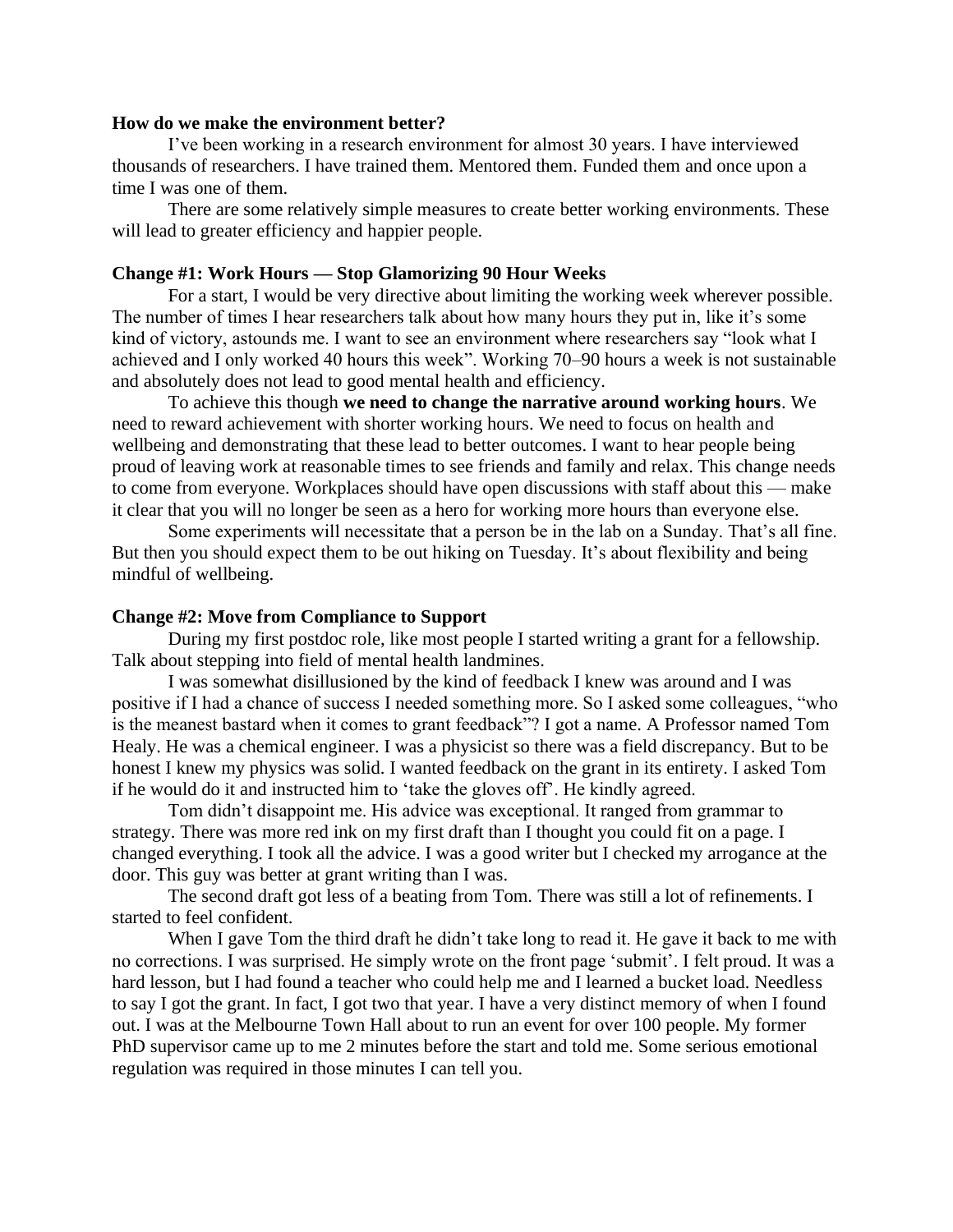Grant writing can be a very damaging process for the mental health of researchers. So much depends on it.

Many institutions have programs of support that to me feel more like programs of compliance than anything that will actually help. Grant review processes through research offices are commonly like this. You get your font size checked but nobody actually has the capability to tell you whether or not your application is actually good.

Other academics might read the science. Finance people will check the numbers. Research offices will check the compliance aspects. What you need is for somebody with more strategic research skills to provide feedback on whether or not the application actually has a hope in hell of being funded.

Some institutions are starting to hire external consultants to assist with this sort of work, but this is just the beginning. What we need is a structured program around all the components that go into writing excellent grants and making these programs available to all researchers from day 1. **Institutions that invest in strategic, well communicated grant applications will achieve more.**

Compliance is important, but only if the application is good. Feeling empowered with the grant writing process is hugely beneficial to one's self-esteem and wellbeing.

#### **Change #3: Support New Parents**

It is very common for researchers to become new parents. In the case of women there is ample data to demonstrate that this can push people off the career conveyor belt and they struggle compared to male counterparts as a result. Of course the problem does not just affect women or heterosexual couples. Policy changes need to take these complexities into account if they are to be equitable and effective.

One of the struggles faced by new parents is that they simply do not have enough time to do what is required to maintain a solid research track record. Grant programs will often have policies that require assessment to be 'relative to opportunity'. Personally I think this is totally ineffective and nothing more than box ticking in reality.

### **What we need to do is give time back to new parents.**

The idea that an academic researcher would spend 5 days a week actually doing research is nonsense. In many cases they will spend 1–2 days with teaching duties, 1–2 days with admin and only 1–2 on actual critical to career research work. So why can we not just support them so they only focus on the part that is critical to a research career? Why can we not provide assistance to do teaching and admin tasks? Help them with grant writing and supervisory duties. Have them do nothing but research. Have them do only the things that grants reviewers actual measure. Only the things that future employers of them as researchers care about.

Let's do some numbers for a moment. Let's say I have 25 new parents that I want to support. Each of them requires a research assistant for 2 days a week. That's 10 full time people I would need to employ. I give every new parent this support for an entire year. I pay my research assistants (with costs) \$100,000 each. So I spend just \$1m per year keeping my 25 new parents in the game, whom I have invested in heavily. I'm seen as an extraordinary employer. My staff are happy, healthy and competitive.

We need to cater to all type of parents. Some will need day care centres so they can come back full time, others will want to spend more time at home and need a different kind of support. The cost is low. The positive impact is high.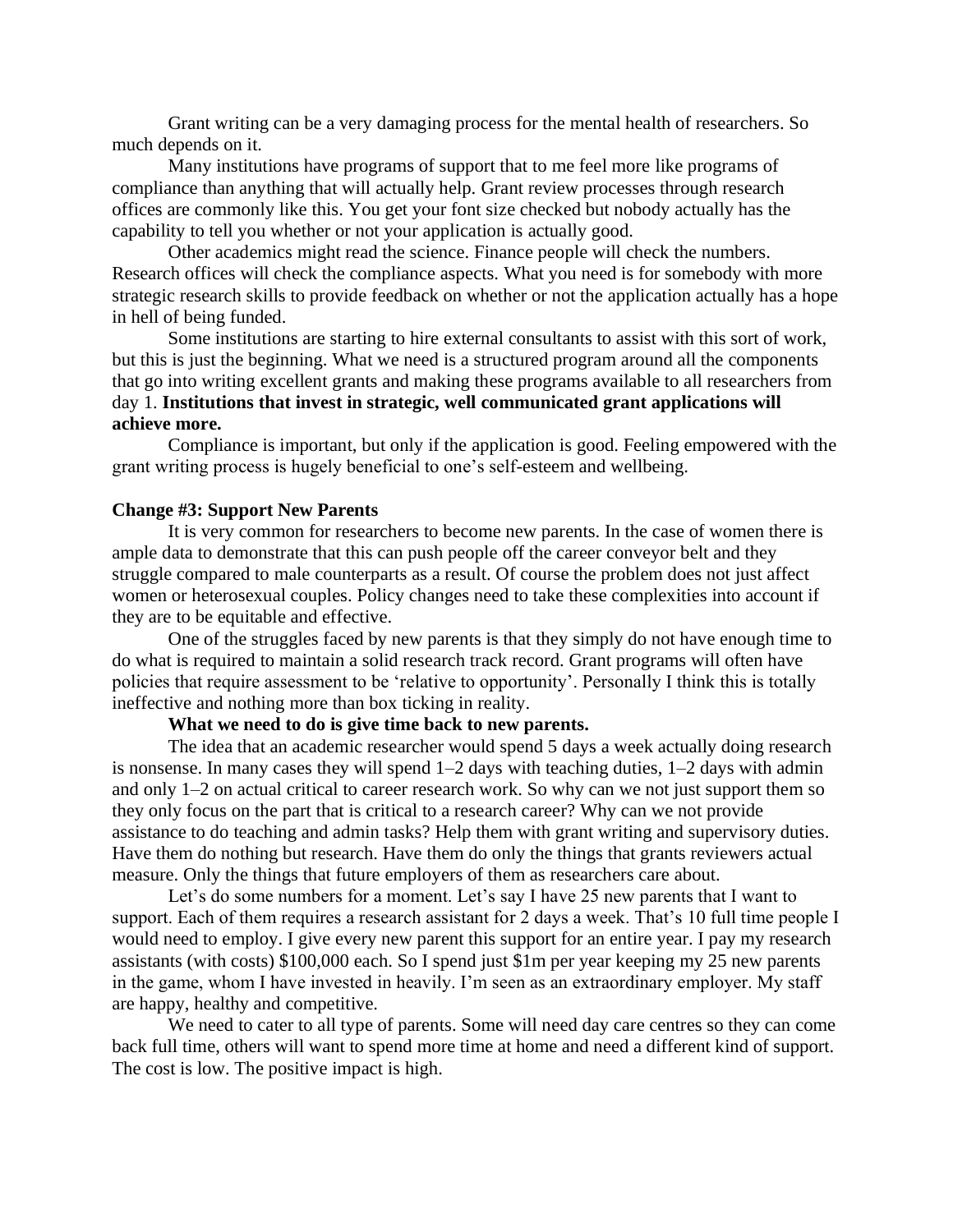## **Change #4: Provide Upskilling that Actually Matters**

Most researchers have some very serious gaps in their skill set. Institutions often have the same types of gaps in their most senior researchers so it's no wonder certain skills are not passed on to junior colleagues. Capability in communication, strategy, self-care, time management, planning, supervision etc. are all core to being a well-rounded and effective researcher but rarely are these part of formal training. Even when courses are offered they last for a day or 2 at most when ideally these things can take weeks to months to teach properly.

If we start looking at what an overall skill set should be for researchers rather than just using a cookie cutter approach to mimic those of the past, then it's likely our researchers will do a lot better. For one thing, **the current environment is very different from what people experienced 20 years ago — so training them in the exact same way just doesn't cut it**. We need to adapt to the new realities of being a researcher and give people the skills they need.

### **Change #5: Help Them to Connect**

We also need to help researchers to connect with their counterparts at other institutions and form communities of support and knowledge sharing. **For a world that is so connected, the level of disconnection is astounding.**

Building strong cohorts can be done in many ways. In some cases, regular activities and support programs can help. No matter the method, these need to be active processes that are driven and funded by institutions to make sure people are not 'left in the dark'.

In 2019 my partner and I ran the student retreat for the Walter and Eliza Hall Institute of Medical Research (WEHI) in Australia. WEHI is the top medical research institute in the country and takes student wellbeing very seriously. The event drew together 120 students (honours, masters and PhD) to work on communication, empathy and self-care. The program was specifically designed to build the cohort experience and to provide participants with the tools to engage more effectively.

These programs work, but they require dedicated institutions that understand that enhanced wellbeing leads to enhanced productivity.

#### **Change #6: Value all Research Funding Equally**

Funding rates in Australia for research are abysmal. A quick look at the National Health and Medical Research Council (NHMRC) website will show success rates well below 20% for many programs and in some cases approaching 10% in 2019 for some schemes. Similar problems exist around the world. The situation is hardest if you are an early career researcher.

In a room of 50 people, about 5 will be deemed worthy of funding. Of course the 50 people are not average — every single one of them has been granted a PhD and has been employed in a relatively hard to get research position.

I encounter many of these people in the training programs I run and it's not like you can just hang out with the crappy ones so you can stand out. These are seriously bright and welltrained individuals, many of whom work in very interesting areas that have great potential for impact.

There is something seriously wrong with this funding system. The idea that this is the best we can do is ludicrous. More importantly, given this is a key part of the environment we have set up for researchers, a failure to recognise the mental health impact of such a system is unacceptable.